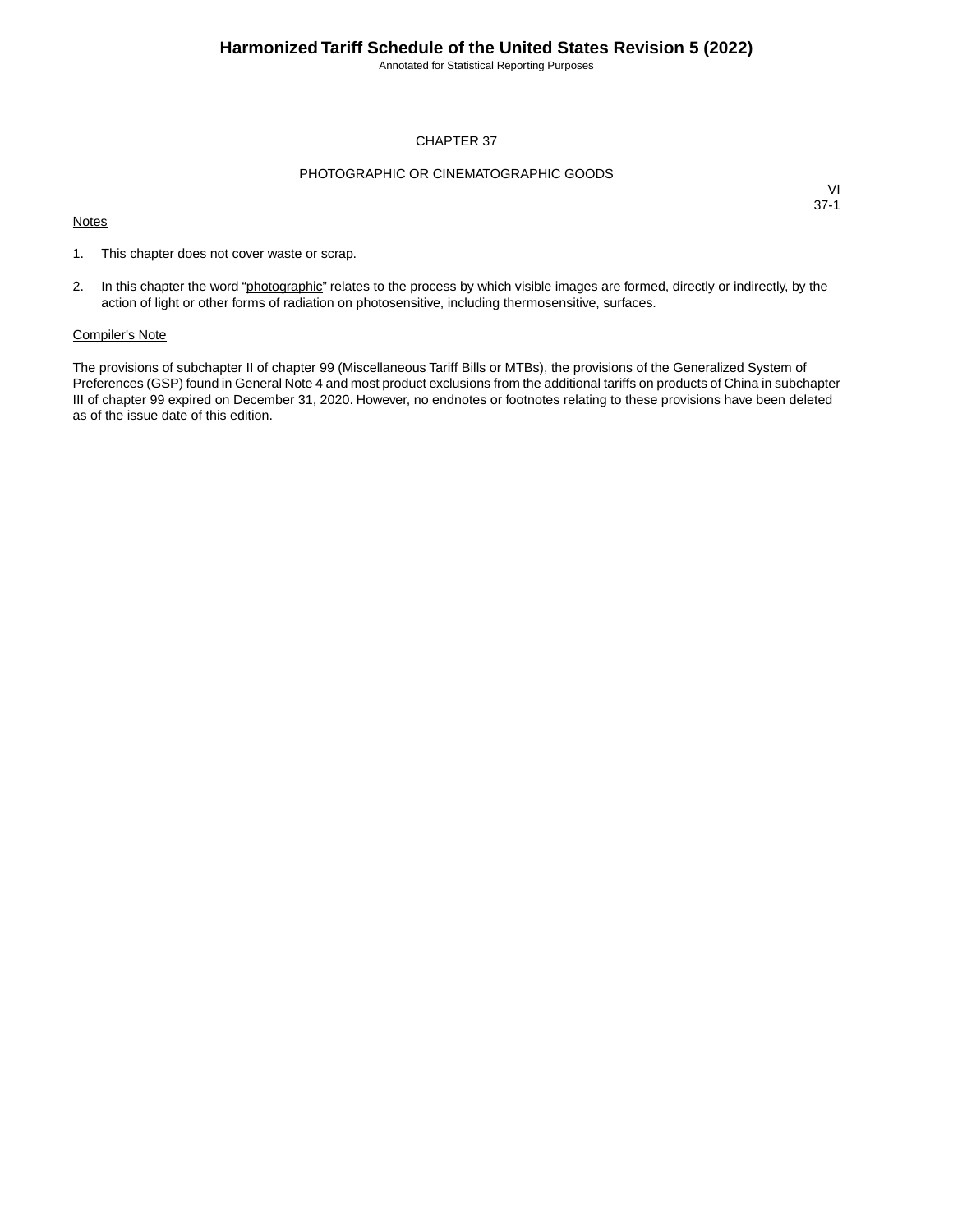Annotated for Statistical Reporting Purposes

| Stat.                  |                                                                                                                                      | Unit           |                                                                                                                                                         | Rates of Duty                                             |                                                                                      |
|------------------------|--------------------------------------------------------------------------------------------------------------------------------------|----------------|---------------------------------------------------------------------------------------------------------------------------------------------------------|-----------------------------------------------------------|--------------------------------------------------------------------------------------|
| Suf-                   | Article Description                                                                                                                  | of             |                                                                                                                                                         |                                                           | 2                                                                                    |
|                        | Photographic plates and film in the flat, sensitized, unexposed,<br>print film in the flat, sensitized, unexposed, whether or not in |                |                                                                                                                                                         |                                                           |                                                                                      |
|                        |                                                                                                                                      |                |                                                                                                                                                         | Free (A*, AU, BH,<br>CL, CO, D, E, IL,<br>JO, KR, MA, OM, | 25%                                                                                  |
| 30<br>60               |                                                                                                                                      |                |                                                                                                                                                         |                                                           |                                                                                      |
|                        |                                                                                                                                      |                | $3.7\%$ <sup>2/</sup>                                                                                                                                   | CO, D, E, IL, JO,<br>JP, KR, MA, OM,<br>P, PA, PE, S, SG) |                                                                                      |
| 60<br>3701.30.00<br>00 |                                                                                                                                      | No.            | Free <sup>1/</sup>                                                                                                                                      |                                                           | 25%                                                                                  |
|                        | Other:                                                                                                                               |                |                                                                                                                                                         |                                                           |                                                                                      |
|                        |                                                                                                                                      |                |                                                                                                                                                         | CO, D, E, IL, JO,<br>KR, MA, OM, P,<br>PA, PE, S, SG)     |                                                                                      |
| 30                     |                                                                                                                                      |                |                                                                                                                                                         |                                                           |                                                                                      |
| 60                     |                                                                                                                                      | m <sup>2</sup> |                                                                                                                                                         |                                                           |                                                                                      |
|                        | Other:                                                                                                                               |                |                                                                                                                                                         |                                                           |                                                                                      |
|                        |                                                                                                                                      |                |                                                                                                                                                         |                                                           | 20%                                                                                  |
|                        |                                                                                                                                      |                |                                                                                                                                                         |                                                           | 25%                                                                                  |
|                        |                                                                                                                                      |                |                                                                                                                                                         |                                                           |                                                                                      |
|                        |                                                                                                                                      |                |                                                                                                                                                         |                                                           |                                                                                      |
|                        | fix<br>30<br>3701.99.30 00<br>30<br>60                                                                                               | packs:         | Quantity<br>of any material other than paper, paperboard or textiles; instant<br>Other plates and film, with any side exceeding 255 mm   m <sup>2</sup> | General<br>Free <sup>1/</sup>                             | Special<br>P, PA, PE, S, SG)<br>Free (A, AU, BH, CL, 25%<br>Free (A, AU, BH, CL, 25% |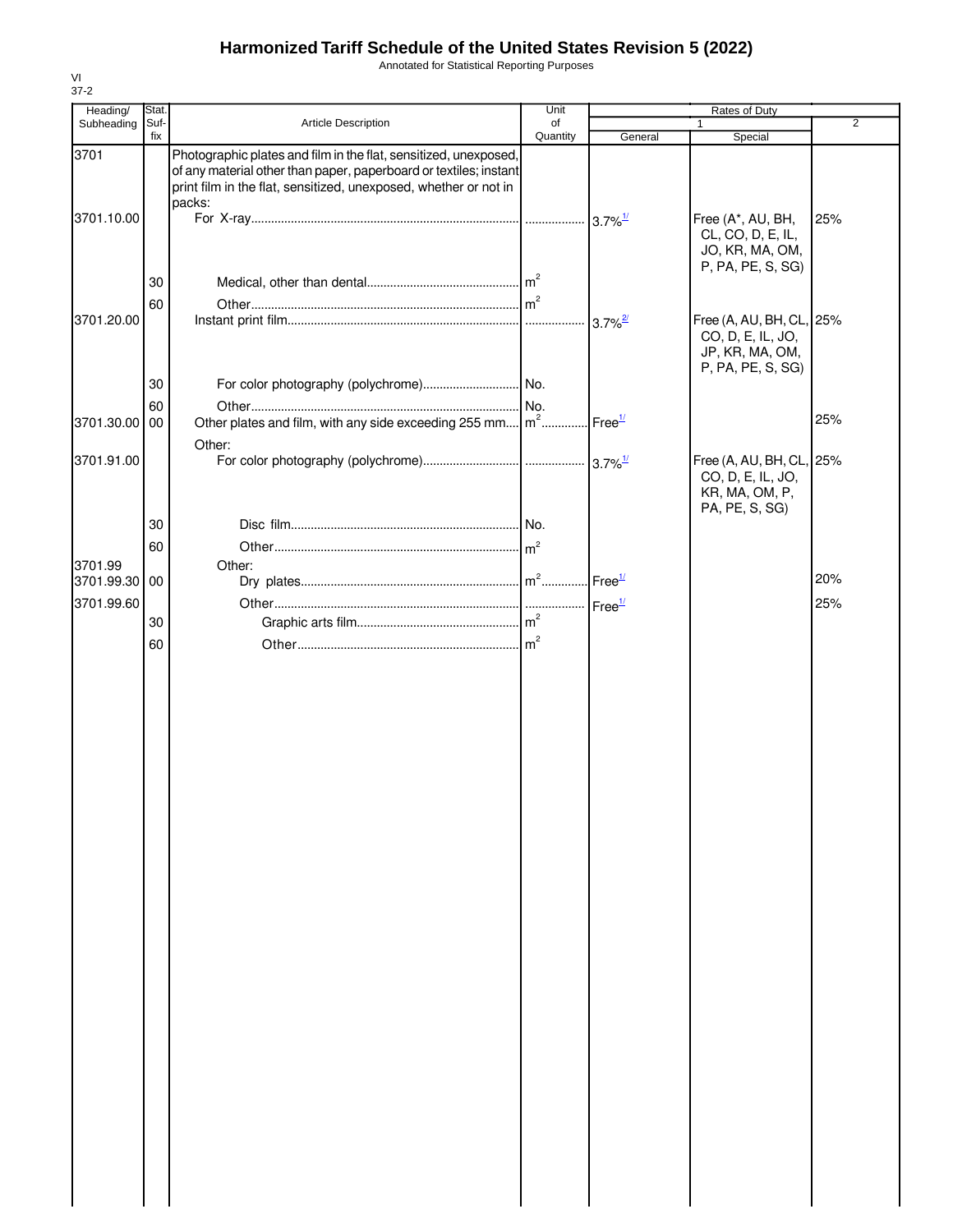Annotated for Statistical Reporting Purposes

| Heading/      | Stat.       |                                                                                                                                                                        | Unit           |         | Rates of Duty                                                                     |                |
|---------------|-------------|------------------------------------------------------------------------------------------------------------------------------------------------------------------------|----------------|---------|-----------------------------------------------------------------------------------|----------------|
| Subheading    | Suf-<br>fix | <b>Article Description</b>                                                                                                                                             | of<br>Quantity | General | Special                                                                           | $\overline{2}$ |
| 3702          |             | Photographic film in rolls, sensitized, unexposed, of any<br>material other than paper, paperboard or textiles; instant print<br>film in rolls, sensitized, unexposed: |                |         |                                                                                   |                |
| 3702.10.00    |             |                                                                                                                                                                        |                |         | Free (A*, AU, BH,<br>CL, CO, D, E, IL,<br>JO, KR, MA, OM,<br>P, PA, PE, S, SG)    | 25%            |
|               | 30          |                                                                                                                                                                        |                |         |                                                                                   |                |
|               | 60          | Other film, without perforations, of a width not exceeding<br>105 mm:                                                                                                  |                |         |                                                                                   |                |
| 3702.31.01    | 00          |                                                                                                                                                                        |                |         | Free (A, AU, BH, CL,<br>CO, D, E, IL, JO,<br>KR, MA, OM, P,<br>PA, PE, S, SG)     | 25%            |
| 3702.32.01    |             |                                                                                                                                                                        |                |         | Free (A, AU, BH, CL,<br>CO, D, E, IL, JO,<br>KR, MA, OM, P,<br>PA, PE, S, SG)     | 25%            |
|               | 30          |                                                                                                                                                                        |                |         |                                                                                   |                |
|               | 60          |                                                                                                                                                                        |                |         | Free (A, AU, BH, CL, 25%                                                          |                |
| 3702.39.01    | 00          |                                                                                                                                                                        |                |         | CO, D, E, IL, JO,<br>KR, MA, OM, P,<br>PA, PE, S, SG)                             |                |
| 3702.41.01 00 |             | Other film, without perforations, of a width exceeding<br>105 mm:<br>Of a width exceeding 610 mm and of a length<br>exceeding 200 m, for color photography             |                |         | Free (A, AU, BH, CL, 25%                                                          |                |
|               |             |                                                                                                                                                                        |                |         | CO, D, E, IL, JO,<br>KR, MA, OM, P,<br>PA, PE, S, SG)                             |                |
| 3702.42.01    | 00          | Of a width exceeding 610 mm and of a length                                                                                                                            |                |         | Free (A, AU, BH, CL, 25%<br>CO, D, E, IL, JO,<br>KR, MA, OM, P,<br>PA, PE, S, SG) |                |
| 3702.43.01 00 |             | Of a width exceeding 610 mm and of a length not                                                                                                                        |                |         | Free (A, AU, BH, CL, 25%<br>CO, D, E, IL, JO,<br>KR, MA, OM, P,<br>PA, PE, S, SG) |                |
| 3702.44.01    |             | Of a width exceeding 105 mm but not exceeding                                                                                                                          |                |         | Free (A, AU, BH, CL, 25%<br>CO, D, E, IL, JO,                                     |                |
|               |             |                                                                                                                                                                        |                |         | KR, MA, OM, P,                                                                    |                |
|               | 30          |                                                                                                                                                                        |                |         | PA, PE, S, SG)                                                                    |                |
|               | 60          |                                                                                                                                                                        |                |         |                                                                                   |                |
|               |             |                                                                                                                                                                        |                |         |                                                                                   |                |
|               |             |                                                                                                                                                                        |                |         |                                                                                   |                |
|               |             |                                                                                                                                                                        |                |         |                                                                                   |                |
|               |             |                                                                                                                                                                        |                |         |                                                                                   |                |
|               |             |                                                                                                                                                                        |                |         |                                                                                   |                |
|               |             |                                                                                                                                                                        |                |         |                                                                                   |                |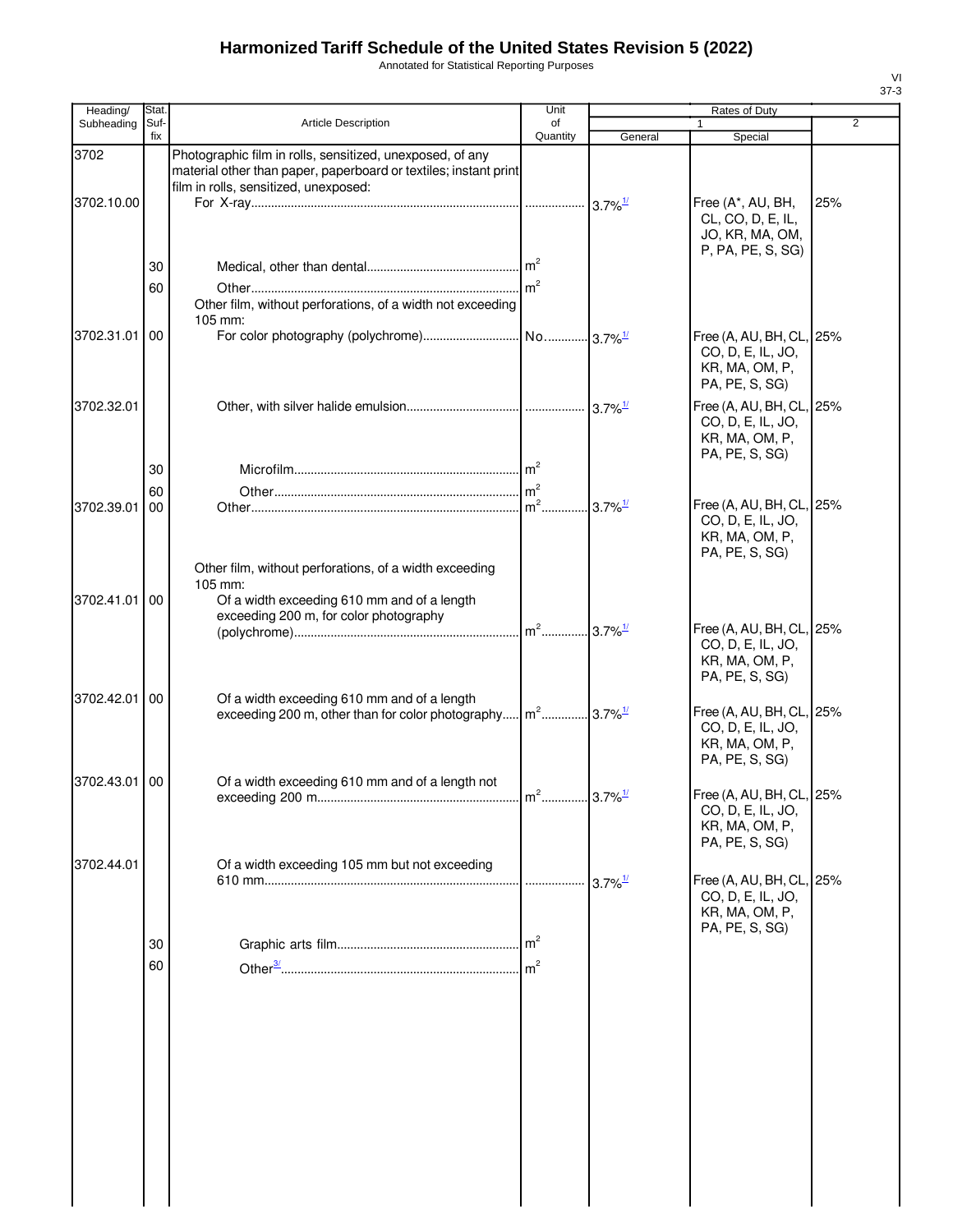Annotated for Statistical Reporting Purposes

| Heading/                  | Stat.          |                                                                                                                                                                                                                                  | Unit           |                       | Rates of Duty                                                                     |                        |
|---------------------------|----------------|----------------------------------------------------------------------------------------------------------------------------------------------------------------------------------------------------------------------------------|----------------|-----------------------|-----------------------------------------------------------------------------------|------------------------|
| Subheading                | Suf-<br>fix    | Article Description                                                                                                                                                                                                              | of<br>Quantity | General               | 1<br>Special                                                                      | $\overline{2}$         |
| 3702 (con.)<br>3702.52.01 |                | Photographic film in rolls, sensitized, unexposed, of any<br>material other than paper, paperboard or textiles; instant print<br>film in rolls, sensitized, unexposed: (con.)<br>Other film, for color photography (polychrome): |                |                       | Free (A, AU, BH, CL, 25%<br>CO, D, E, IL, JO,<br>KR, MA, OM, P,                   |                        |
| 3702.53.00                | 30<br>60       | Of a width exceeding 16 mm but not exceeding 35 mm<br>and of a length not exceeding 30 m, for slides $\frac{1}{3.7\%^{1/2}}$                                                                                                     |                |                       | PA, PE, S, SG)<br>Free (A, AU, BH, CL, 25%<br>CO, D, E, IL, JO,<br>KR, MA, OM, P, |                        |
| 3702.54.00                | 30<br>60       | Of a width exceeding 16 mm but not exceeding 35 mm<br>and of a length not exceeding 30 m, other than for                                                                                                                         |                | $3.7\%$ <sup>1/</sup> | PA, PE, S, SG)<br>Free (A, AU, BH, CL, 25%<br>CO, D, E, IL, JO,<br>KR, MA, OM, P, |                        |
| 3702.55.00                | 30<br>60<br>30 | Of a width exceeding 16 mm but not exceeding 35 mm                                                                                                                                                                               | m <sup>2</sup> | Free <sup>1/</sup>    | PA, PE, S, SG)                                                                    | 38 $\text{C/m}^2$      |
| 3702.56.00                | 60<br>30       |                                                                                                                                                                                                                                  | m <sup>2</sup> |                       |                                                                                   | 38 $\text{C/m}^2$      |
| 3702.96.00                | 60<br>00       | Other:<br>Of a width not exceeding 35 mm and of a length not                                                                                                                                                                     |                |                       | Free (A, AU, BH, CL, 25%<br>CO, D, E, IL, JO,<br>KR, MA, OM, P,<br>PA, PE, S, SG) |                        |
| 3702.97.00 00             |                | Of a width not exceeding 35 mm and of a length                                                                                                                                                                                   | $m2$           | Free <sup>1/</sup>    |                                                                                   | 38 $¢$ /m <sup>2</sup> |
| 3702.98.00 00             |                |                                                                                                                                                                                                                                  | $m2$           | $3.7\%$ <sup>1/</sup> | Free (A, AU, BH, CL, 25%<br>CO, D, E, IL, JO,<br>KR, MA, OM, P,<br>PA, PE, S, SG) |                        |
|                           |                |                                                                                                                                                                                                                                  |                |                       |                                                                                   |                        |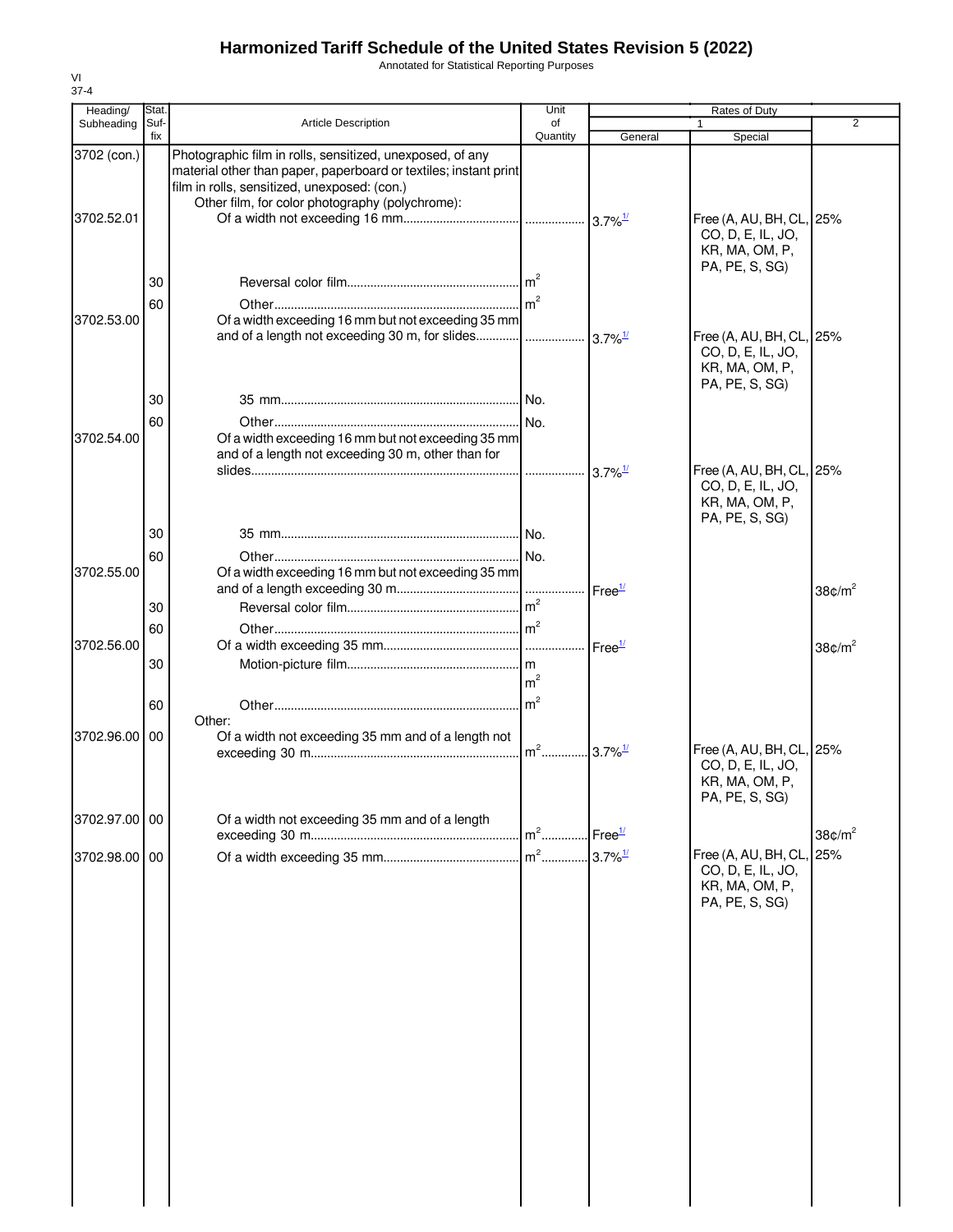Annotated for Statistical Reporting Purposes

| Heading/      | Stat.       |                                                                              | Unit                              |                        | Rates of Duty                                 |             |
|---------------|-------------|------------------------------------------------------------------------------|-----------------------------------|------------------------|-----------------------------------------------|-------------|
| Subheading    | Suf-<br>fix | <b>Article Description</b>                                                   | of<br>Quantity                    | General                | $\mathbf{1}$<br>Special                       | 2           |
| 3703          |             | Photographic paper, paperboard and textiles, sensitized,                     |                                   |                        |                                               |             |
|               |             | unexposed:                                                                   |                                   |                        |                                               |             |
| 3703.10       |             | In rolls of a width exceeding 610 mm:                                        |                                   |                        |                                               |             |
| 3703.10.30    |             |                                                                              |                                   |                        | Free (A, AU, BH, CL, 30%<br>CO, D, E, IL, JO, |             |
|               |             |                                                                              |                                   |                        | KR, MA, OM, P,                                |             |
|               |             |                                                                              |                                   |                        | PA, PE, S, SG)                                |             |
|               |             | For pictorial use (continuous tone):                                         |                                   |                        |                                               |             |
|               | 30          |                                                                              |                                   |                        |                                               |             |
|               | 60<br>90    |                                                                              |                                   |                        |                                               |             |
| 3703.10.60 00 |             |                                                                              |                                   |                        | Free (A, AU, BH, CL, 30%                      |             |
|               |             |                                                                              |                                   |                        | CO, D, E, IL, JO,                             |             |
|               |             |                                                                              |                                   |                        | KR, MA, OM, P,<br>PA, PE, S, SG)              |             |
| 3703.20       |             | Other, for color photography (polychrome):                                   |                                   |                        |                                               |             |
| 3703.20.30    |             |                                                                              |                                   |                        | Free (A, AU, BH, CL, 30%                      |             |
|               |             |                                                                              |                                   |                        | CO, D, E, IL, JO,                             |             |
|               |             |                                                                              |                                   |                        | KR, MA, OM, P,<br>PA, PE, S, SG)              |             |
|               | 30          |                                                                              |                                   |                        |                                               |             |
|               | 60          |                                                                              |                                   |                        |                                               |             |
| 3703.20.60 00 |             |                                                                              |                                   | $.3.1\%$ <sup>1/</sup> | Free (A, AU, BH, CL, 30%                      |             |
|               |             |                                                                              |                                   |                        | CO, D, E, IL, JO,<br>KR, MA, OM, P,           |             |
|               |             |                                                                              |                                   |                        | PA, PE, S, SG)                                |             |
| 3703.90       |             | Other:                                                                       |                                   |                        |                                               |             |
| 3703.90.30    |             |                                                                              |                                   |                        | Free (A, AU, BH, CL, 30%                      |             |
|               |             |                                                                              |                                   |                        | CO, D, E, IL, JO,<br>KR, MA, OM, P,           |             |
|               |             |                                                                              |                                   |                        | PA, PE, S, SG)                                |             |
|               |             | For pictorial use (continuous tone):                                         |                                   |                        |                                               |             |
|               | 30          |                                                                              |                                   |                        |                                               |             |
|               | 60          |                                                                              |                                   |                        |                                               |             |
| 3703.90.60 00 | 90          |                                                                              | $m2$ .                            | $2.8\%$ <sup>1/</sup>  | Free (A, AU, BH, CL, 35%                      |             |
|               |             |                                                                              |                                   |                        | CO, D, E, IL, JO,                             |             |
|               |             |                                                                              |                                   |                        | KR, MA, OM, P,                                |             |
|               |             |                                                                              |                                   |                        | PA, PE, S, SG)                                |             |
|               |             | 3704.00.00   00   Photographic plates, film, paper, paperboard and textiles, |                                   |                        |                                               | $$3.88/m^2$ |
|               |             |                                                                              |                                   |                        |                                               |             |
|               |             | 3705.00.00   00 Photographic plates and film, exposed and developed, other   | m <sup>2</sup> Free <sup>1/</sup> |                        |                                               | 25%         |
|               |             |                                                                              |                                   |                        |                                               |             |
|               |             |                                                                              |                                   |                        |                                               |             |
|               |             |                                                                              |                                   |                        |                                               |             |
|               |             |                                                                              |                                   |                        |                                               |             |
|               |             |                                                                              |                                   |                        |                                               |             |
|               |             |                                                                              |                                   |                        |                                               |             |
|               |             |                                                                              |                                   |                        |                                               |             |
|               |             |                                                                              |                                   |                        |                                               |             |
|               |             |                                                                              |                                   |                        |                                               |             |
|               |             |                                                                              |                                   |                        |                                               |             |
|               |             |                                                                              |                                   |                        |                                               |             |
|               |             |                                                                              |                                   |                        |                                               |             |
|               |             |                                                                              |                                   |                        |                                               |             |
|               |             |                                                                              |                                   |                        |                                               |             |
|               |             |                                                                              |                                   |                        |                                               |             |
|               |             |                                                                              |                                   |                        |                                               |             |
|               |             |                                                                              |                                   |                        |                                               |             |
|               |             |                                                                              |                                   |                        |                                               |             |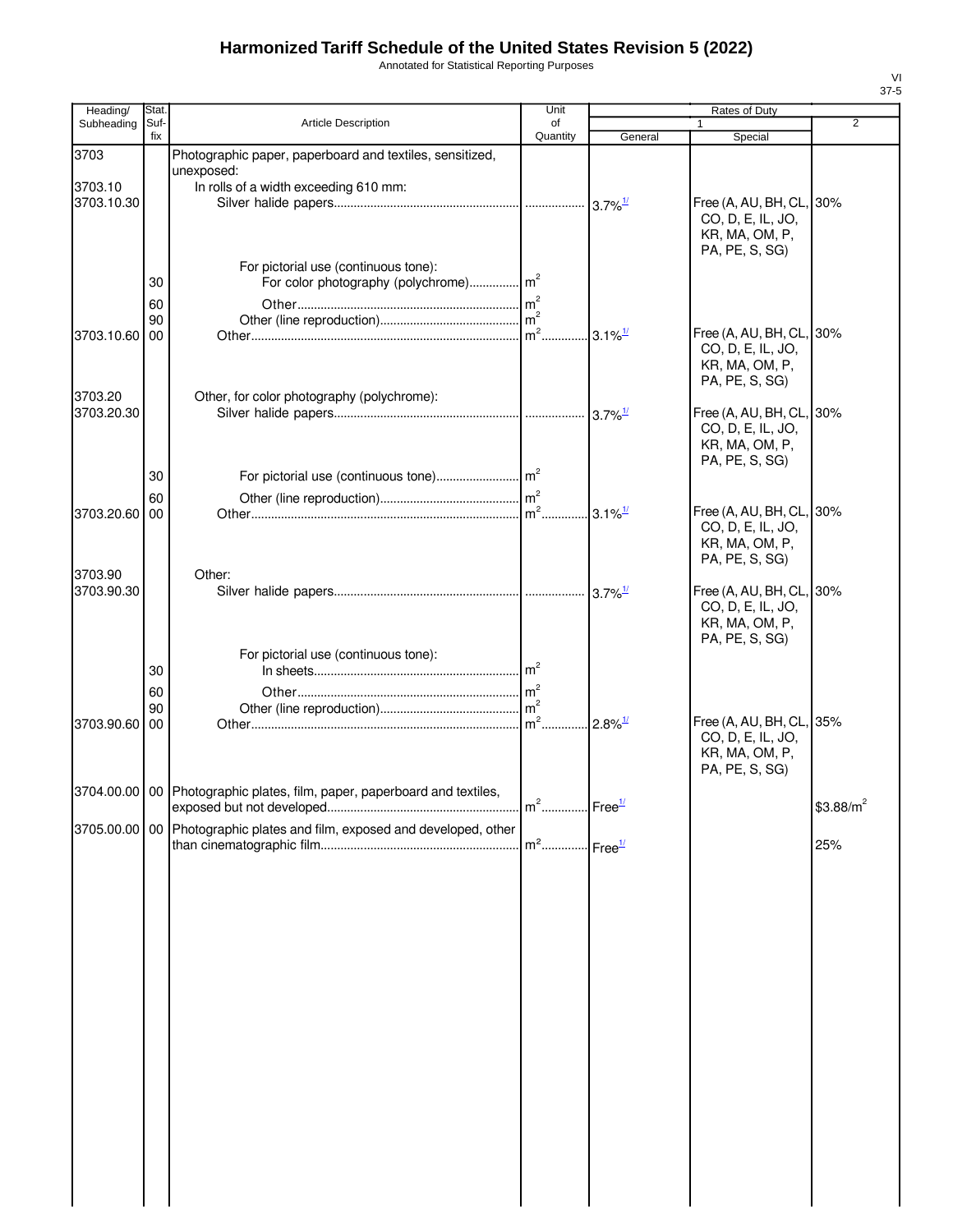Annotated for Statistical Reporting Purposes

| Heading/                         | Stat.          |                                                                                                                                                                                                                    | Unit           |         | Rates of Duty                                                                     |                   |
|----------------------------------|----------------|--------------------------------------------------------------------------------------------------------------------------------------------------------------------------------------------------------------------|----------------|---------|-----------------------------------------------------------------------------------|-------------------|
| Subheading                       | Suf-<br>fix    | <b>Article Description</b>                                                                                                                                                                                         | of<br>Quantity | General | 1<br>Special                                                                      | 2                 |
| 3706<br>3706.10<br>3706.10.30 00 |                | Motion-picture film, exposed and developed, whether or not<br>incorporating sound track or consisting only of sound track:<br>Of a width of 35 mm or more:<br>Sound recordings on motion-picture film suitable for |                |         | Free (A*, AU, BH,<br>CL, CO, D, E, IL,<br>JO, KR, MA, OM,                         | 7%                |
| 3706.10.60                       | 30             | Feature films:                                                                                                                                                                                                     |                |         | P, PA, PE, S, SG)                                                                 | $10$ $\text{C/m}$ |
| 3706.90.00                       | 60<br>90<br>30 |                                                                                                                                                                                                                    |                |         |                                                                                   | $10$ ¢/m          |
| 3707                             | 60             | Chemical preparations for photographic uses (other than<br>varnishes, glues, adhesives and similar preparations); unmixed<br>products for photographic uses, put up in measured portions                           |                |         |                                                                                   |                   |
| 3707.10.00                       |                | or put up for retail sale in a form ready for use:                                                                                                                                                                 |                |         | Free (A, AU, BH, CL, 20%<br>CO, D, E, IL, JO,<br>KR, MA, OM, P,<br>PA, PE, S, SG) |                   |
| 3707.90                          | 05<br>90       | For use in color negative photographic paper kg<br>Other:                                                                                                                                                          |                |         |                                                                                   |                   |
| 3707.90.31                       | 00             | Chemical preparations for photographic uses:                                                                                                                                                                       |                |         |                                                                                   | $15.4¢/kg +$      |
| 3707.90.32                       |                |                                                                                                                                                                                                                    |                |         |                                                                                   | 50%<br>15.4¢/kg   |
|                                  | 10<br>20<br>30 | Unsensitized emulsions, for use in color<br>Couplers, for use in color negative<br>Coupler dispersions, for use in color negative                                                                                  |                |         |                                                                                   | $+50%$            |
| 3707.90.60                       | 90<br>00       | Unmixed products for photographic uses, put up in<br>measured portions or put up for retail sale in a form                                                                                                         |                |         |                                                                                   | 4.5%              |
|                                  |                |                                                                                                                                                                                                                    |                |         |                                                                                   |                   |